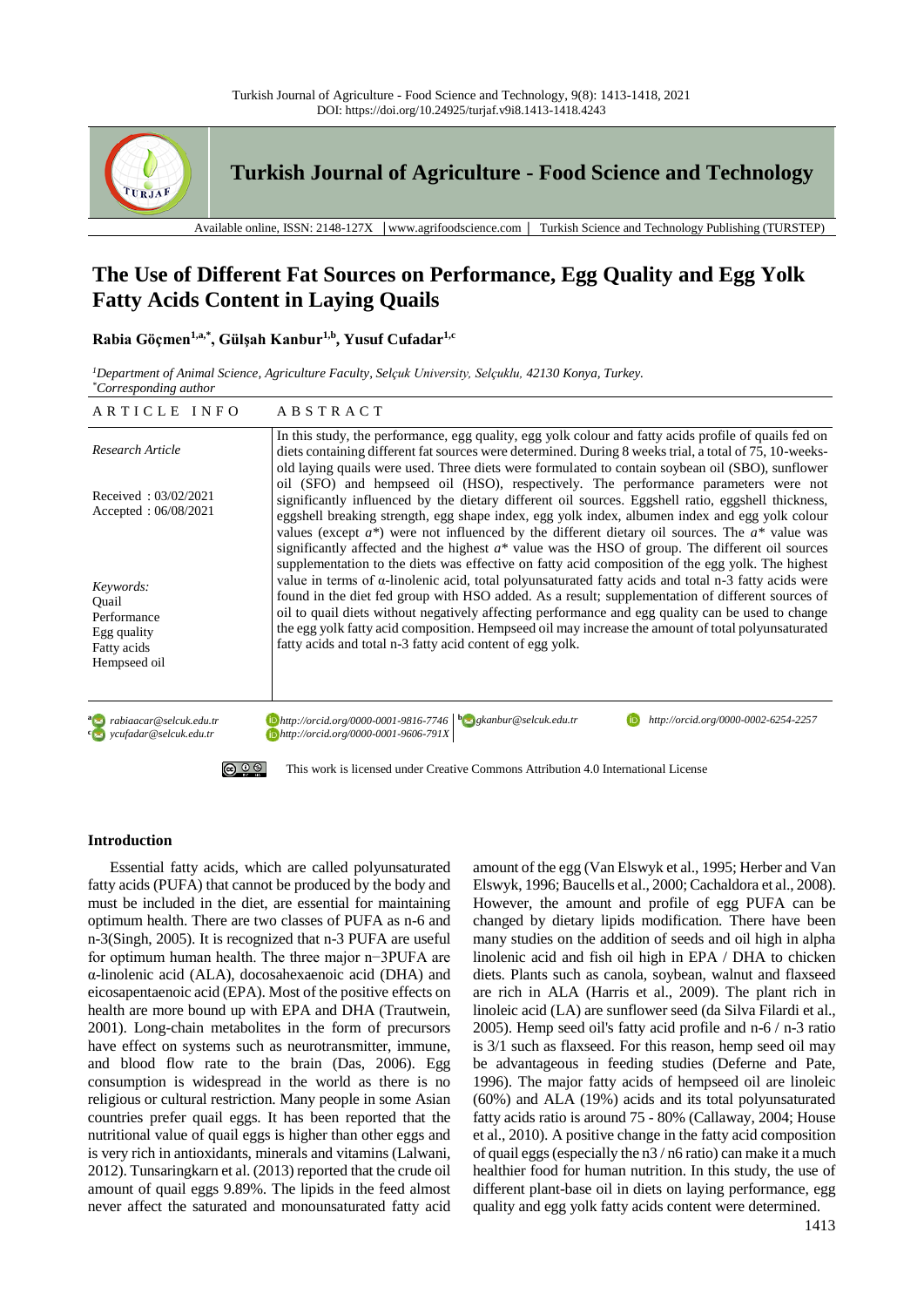## **Material and Methods**

A total of 75, 10 - weeks - old laying quails (*Coturnixcoturnix japonica*) were used in this research. The laying quails were divided into 3 treatment groups with 5 replicates (5 quails, each). The laying quails were reared in  $33 \times 40 \times 28$  cm size cages under the semi-controlled periphery terms (ventilation controlling system) witha 16-h light - 8 h dark illumination period. Quails were provided with feed and water *ad-libitum* for 8 weeks experimental period. Quails were experimental diets that were formulated to meet the nutrient requirements of National Research Council (Council, 1994) (Table 1). Hemp seeds were provided by a local supplier. The seeds were pressed in a cold press machine (Karaerler Machine, NF 100 model, Ankara) at 45-50°C and HSO was obtained by removing hempseed meal. Three diets were formulated to contain soybean oil (SBO), sunflower oil (SFO) and hemp seed oil (HSO) at 6.2%. All treatment diets were adjusted as to be isocaloric and isonitrogenic. The fatty acid composition of the plant base oils used in the experimental diets is given in Table 2.

Quails were weighed at the first and the end of the last day of the trial and the body weight changes were determined. Feed intake, egg production, egg mass, feed conversion ratio (feed intake(g)/egg mass(g)) was determined at the end of the experiment 4th and 8th weeks.

The average egg percentage (%) was detected with the formula of the (total eggs/ total quail)  $\times$  100. Egg mass was determined from the ratio of egg production (%) to egg weight (g). A total of 240 eggs (80 eggs for each group) were collected in the last two days of each 14 days. Egg samples were selected randomly from each sub-group and weighed and then determined to have eggshell breaking strength, eggshell thickness, eggshell weight, egg shape index, egg yolk index and albumen index. Egg yolk height and albumen height were determined by digital height caliper. Egg yolk diameter, egg and egg albumen length and width were determined by a digital calliper (Mitutoyo Inc., Japan). Egg shape (Anderson et al., 2004), egg yolk index and albumen index (Romanoff and Romanoff, 1949) were computed by

Table 1. Nutrient composition of experimental diets

following formulas respectively; [Egg width/ Egg length)  $\times$ 100],  $[(yolk height/yolk diameter) \times 100]$ ,  $[(albumen height/$ (average albumen length and width))  $\times$  100]. Eggshell breaking strength was measured using the compression test module and resistance of eggshell broad pole to pressure was determined (Orka Food Technology Ltd., Ramat Hasharon, Israel). The cracked eggshells were washed and dried, then weighed using a 0.01 g precision scale. Eggshell weight ratio was calculated using the formula: Eggshell weight  $(\%) =$ [eggshell weight  $(g)/egg$  weight  $(g)/100$ . The thickness of the eggshell (with membrane) was determined as the average of the measurements made from the blunt end with two points on the equatorial axis of the egg using a micrometre (Mitutoyo Inc., Japan). The yolk color was determined using Minolta CR-410 colorimeter (Konica Minolta, Osaka, Japan). Fatty acid profile of a total of 90 egg yolk (30 eggs for each group) was detected and oils were extracted by the solvent method (Ethanol/chloroform solvent) (Kovalcuks and Duma, 2014). Fatty acid methyl esters of the egg yolk oils were obtained according to the method of the recommendation of the European Union (EU) regulation 2568/91(Regulation, 1991). Egg yolk oils were weighed (0.10 g) into the screw-cap glass tubes and dissolved within 10.0 mL hexane. Following, 100 μL 2N potassium hydroxide solution in the methanol was added to the tubes and shaken vigorously for 30 s. The tubes were centrifuged at  $2500 \times g$  for 5 min and the upper layer was taken to a small vial and stored at 0°C till analysing date (Ayyildiz et al., 2015). The fatty acid composition was detected by gas chromatography (GC) device (Shimadzu GC-2010 Plus, Japan) which had the FID detector and HP-88 column (100m  $\times$  250 μm  $\times$  0.20 μm id). The temperature at the injection block was 250°C and the column oven heat program was adjusted as 2 min at 50 $\degree$ C, 4 min between 50 $\degree$ C -250 $\degree$ C, and 10 min at 250°C. The carrier gas was Helium with 1.3 mL/min flow rate. Fatty acids were detected by using retention time (min) and area (%) data of identified peaks and classed with standards of fatty acids and were presented as a percentage.

| Ingredients                      | Soybean oil | Sunflower oil | Hempseed oil |  |  |  |
|----------------------------------|-------------|---------------|--------------|--|--|--|
| Corn                             | 50.10       | 50.10         | 50.10        |  |  |  |
| Soybean meal (45% CP)            | 36.00       | 36.00         | 36.00        |  |  |  |
| Soybean oil                      | 6.20        |               |              |  |  |  |
| Sunflower oil                    |             | 6.20          |              |  |  |  |
| Hempseed oil                     |             |               | 6.20         |  |  |  |
| Limestone                        | 5.10        | 5.10          | 5.10         |  |  |  |
| Dicalcium phosphate              | 1.80        | 1.80          | 1.80         |  |  |  |
| Salt                             | 0.25        | 0.25          | 0.25         |  |  |  |
| Premix <sup>1</sup>              | 0.25        | 0.25          | 0.25         |  |  |  |
| L-Lysine                         | 0.10        | 0.10          | 0.10         |  |  |  |
| DL-Methionine                    | 0.20        | 0.20          | 0.20         |  |  |  |
| Calculated nutrients             |             |               |              |  |  |  |
| Crude protein, %                 | 20.01       | 20.01         | 20.01        |  |  |  |
| Metabolizable energy, kcal ME/kg | 2904        | 2904          | 2904         |  |  |  |
| Calcium, %                       | 2.50        | 2.50          | 2.50         |  |  |  |
| Available phosphorus, %          | 0.35        | 0.35          | 0.35         |  |  |  |
| Lysine, %                        | 1.05        | 1.05          | 1.05         |  |  |  |
| Methionine, %                    | 0.48        | 0.48          | 0.48         |  |  |  |
| Methionine + Cystine, $%$        | 0.84        | 0.84          | 0.84         |  |  |  |

<sup>1</sup>: Premix provided the following per kg of diet: retinyl acetate, 4.0 mg; cholecalciferol, 0.055 mg; DL- α-tocopheryl acetate, 11 mg; nicotinic acid, 44 mg; calcium-D-pantothenate, 8.8 mg; riboflavin sodium phosphate, 5.8 mg; thiamine hydrochloride, 2.8 mg; cyanocobalamin, 0.66 mg; folic acid, 1 mg; biotin, 0.11 mg; choline, 220 mg; Mn, 60 mg; Fe, 30 mg; Cu, 5 mg; I, 1.1 mg; Se, 0.1 mg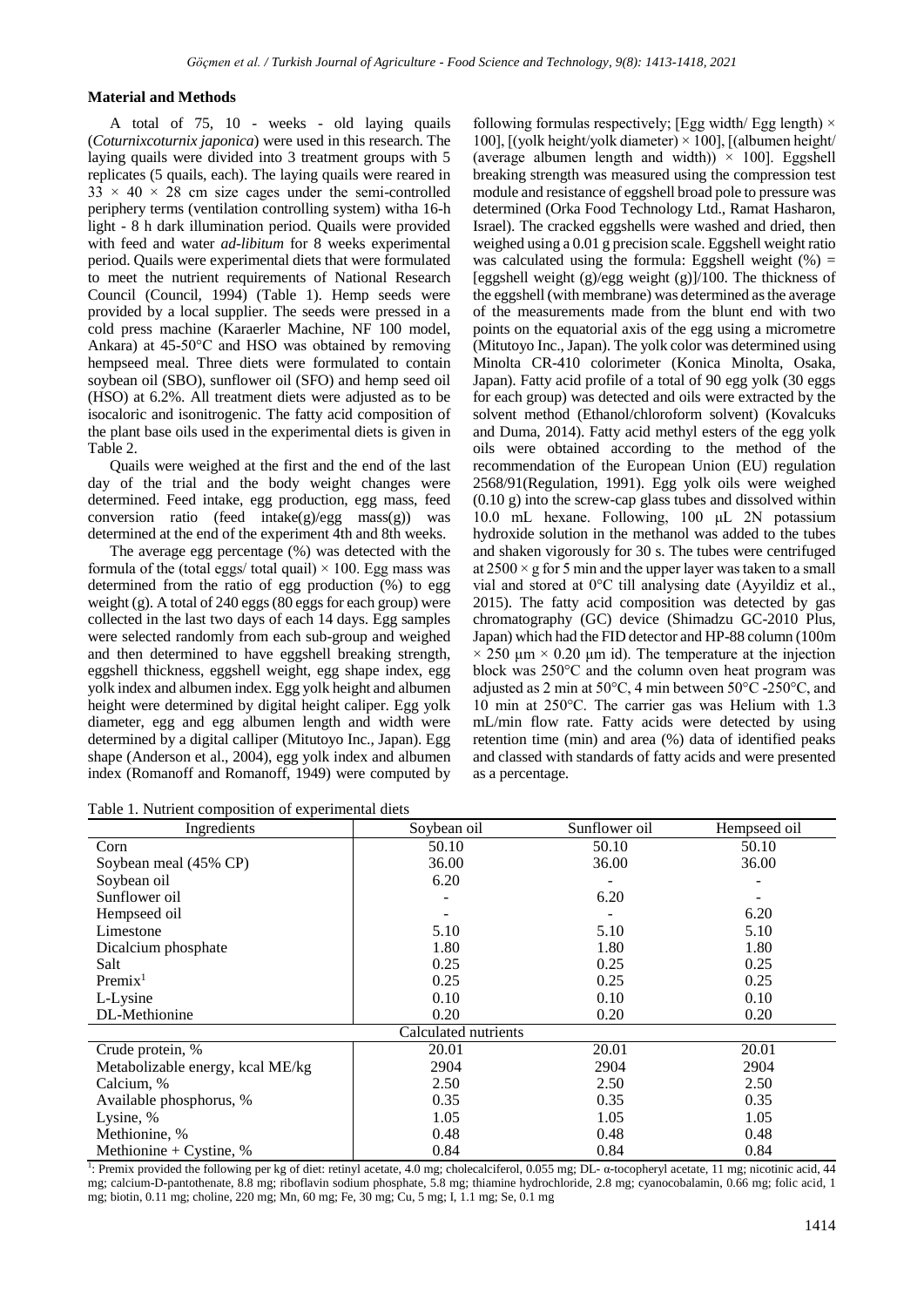|  | Table 2. The fatty acid composition of dietary different plant-base oil sources |  |  |
|--|---------------------------------------------------------------------------------|--|--|
|--|---------------------------------------------------------------------------------|--|--|

| Fatty acids                         | Soybean oil | Sunflower oil | Hempseed oil |
|-------------------------------------|-------------|---------------|--------------|
| Palmitic acid (16:0)                | 7.47        | 7.09          | 7.70         |
| Stearic acid (18:0)                 | 3.00        | 3.98          | 3.55         |
| Oleic acid $(18:1)$                 | 17.09       | 25.80         | 17.14        |
| Linoleic acid $(18:2)$              | 56.19       | 63.14         | 55.22        |
| $\alpha$ -Linolenic acid (18:3, n3) | 15.79       | 0.00          | 15.89        |
| Arachidic acid (20:0)               | 0.45        | 0.00          | 0.87         |
| $\Sigma$ SFA                        | 10.92       | 11.07         | 12.12        |
| ΣMUFA                               | 17.09       | 25.80         | 17.14        |
| $\Sigma$ PUFA                       | 71.98       | 63.14         | 71.11        |
| $\Sigma$ n-3                        | 15.79       | 0.00          | 15.89        |
| $\Sigma$ n–6                        | 56.19       | 63.14         | 55.22        |

Table 3. Effect of different fat sources to the diets on performance in laying quails

| Soybean oil | Sunflower oil | Hemp seed oil | <b>SEM</b> |
|-------------|---------------|---------------|------------|
| 241.75      | 233.20        | 235.55        | 13.14      |
| 258.94      | 256.20        | 271.70        | 14.90      |
| 17.19       | 23.00         | 36.10         | 16.48      |
| 92.05       | 90.00         | 91.70         | 3.77       |
| 26.77       | 27.20         | 28.85         | 1.27       |
| 2.29        | 2.32          | 2.40          | 0.12       |
| 12.72       | 13.07         | 13.14         | 0.42       |
| 11.71       | 11.76         | 12.04         | 0.57       |
|             |               |               |            |

SEM: Pooled standard error of means

The trial was designed as a complete randomized model and data were analysed by using the ANOVA procedure with Minitab (Minitab, 2000). Duncan's multiple range test was used to determine the differences among treatments which found significantly different (P<0.05).

#### **Results and Discussion**

The effects of use of different fat sources.in the diet on performance parameters in laying quails are given in Table 3. The use of different fats in quail rations did not significantly affect body weight, feed consumption, feed utilization, egg yield, egg weight and egg mass $(P>0.05)$ 

Adding oils to the diets is done to meet the energy needs economically. The fact that there was not difference in body weight between the groups indicates that the treatments did not have a negative effect and the energy needs were met. It has been reported that the addition of 4% different fat sources to laying quail rations did not affect the number of eggs after 10 weeks experiment (Güçlü et al., 2008). Gakhar et al. (2012) reported that the addition of the hemp products, hemp seed or hempseed oil in the diets of laying hens up to a maximum level of 20 and 12% did not deteriorated the performance. The addition of n-3 PUFA to the diet of the quails did not negatively affect the body weight, feed consumption and feed efficiency (Ebeid et al., 2011). Fébel et al. (2008) found that supplementation of different sources of oil (sunflower and lard) to broiler diets did not affect growth performance. It has been reported that the addition of soybean, rapeseed and linseed oil to the laying hens diet for 12 weeks did not affect egg production, egg weight and body weight (Ceylan et al., 2011). Balevi and Coskun (2000) reported that the addition of 9 different dietary fat sources to laying hen did not affect egg production, egg size and feed intake. These studies are consistent with our results. However, there are studies with different conclusions such as Yin et al. (2008) reported that the body weight and body weight gain of quails was improved via dietary supplementation of sunflower and soybean oil for 12 weeks. Adding sunflower and canola oil to broiler diets improved growth performance and feed efficiency (Nobakht et al., 2011). Jalali et al. (2015) found that the addition of soybean oil positively affected the growth performance and feed efficiency in broilers. While most studies investigating the addition of PUFA-rich oils to poultry diets reported positive effects on body weight, body weight gain and feed effeiciency, almost no adverse effects were noted (Alagawany et al., 2019).

The effects of different plant base oil sources on egg quality and egg yolk colour value are shown in Table 4.

The addition of different plant-based oil sources to quail diets did not significantly affect egg quality parameters (P>0.05). While the *a\** value was significantly affected in egg yolk color values, the highest value was recorded in the HSO group. The tocopherol content of hemp seed oil is higher than soybean oil and sunflower oil (Ghazani and Marangoni, 2013). This is probably the reason why the egg yolk *a\** value of the HSO group was higher than the other groups.

Ceylan et al. (2011) found that egg quality did not affect the supplementation of different dietary oil sources to the laying hen diets. Güçlü et al. (2008) reported that different oil sources did not affect egg albumen index and eggshell thickness. It was found that the addition of different oil sources did not affect egg quality (Grobas et al., 2001; Bozkurt et al., 2012; Bertipaglia et al., 2016). Reda et al. (2020) concluded that the addition of different oil sources to the diets of laying quail did not affect egg quality (except egg yolk index). Our results are in agreement with the literature.

The effect of diets containing different plant-based oils in laying quail on egg yolk fatty acid profile is presented in Table 5.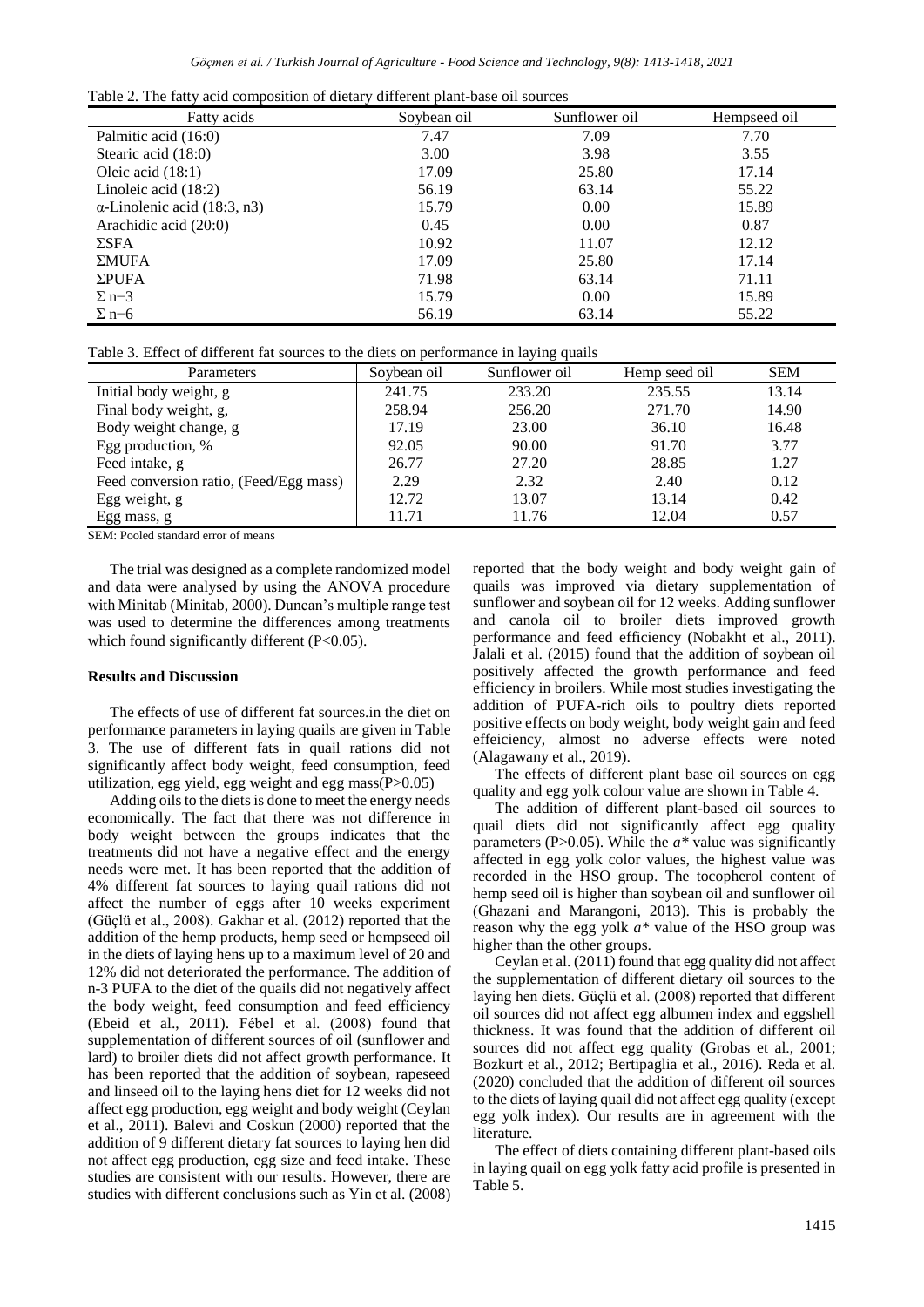|  |  |  | Table 4. Effect of different fat sources to the diets on egg quality in laying quails |  |
|--|--|--|---------------------------------------------------------------------------------------|--|
|  |  |  |                                                                                       |  |

| Parameters                     | ັບບ<br>Soybean oil | J U 1<br>Sunflower oil | Hempseed oil       | <b>SEM</b> |  |  |
|--------------------------------|--------------------|------------------------|--------------------|------------|--|--|
| Eggshell weight ratio, %       | 8.38               | 8.03                   | 7.92               | 0.24       |  |  |
| Eggshell thickness, mm         | 0.346              | 0.349                  | 0.348              | 0.01       |  |  |
| Eggshell breaking strength, kg | 1.59               | 1.55                   | 1.50               | 0.09       |  |  |
| Egg shape index                | 78.07              | 78.19                  | 78.49              | 1.32       |  |  |
| Egg yolk index                 | 43.03              | 44.55                  | 44.06              | 1.08       |  |  |
| Albumen index                  | 9.26               | 9.83                   | 9.37               | 0.53       |  |  |
| Egg Yolk Colour Value          |                    |                        |                    |            |  |  |
| $L^*$                          | 52.66              | 53.73                  | 52.98              | 1.18       |  |  |
| $a^*$                          | 11.47 <sup>b</sup> | 10.60 <sup>b</sup>     | 13.20 <sup>a</sup> | 1.01       |  |  |
| $h^*$                          | 40.70              | 40.07                  | 41.63              | 1.41       |  |  |

<sup>a, b</sup>: Differences between the averages are significant in the same column with different letter (P<0.05). SEM: Pooled standard error of means.

Table 5. Effect of different fat sources to the diets on egg yolk fatty acids content in laying quails

| Egg yolk fatty acids                | Soybean oil          | Sunflower oil       | Hempseed oil         | <b>SEM</b> |
|-------------------------------------|----------------------|---------------------|----------------------|------------|
| Myristic acid (14:0)                | 0.351                | 0.355               | 0.324                | 0.024      |
| Palmitic acid (16:0)                | 23.031               | 23.296              | 22.271               | 0.733      |
| Palmitoleic acid (16:1)             | 3.758                | 2.770               | 3.099                | 0.540      |
| Stearic acid (18:0)                 | 8.770                | 9.398               | 9.885                | 0.535      |
| Oleic acid $(18:1)$                 | $40.566^{ab}$        | 42.178 <sup>a</sup> | 37.270 <sup>b</sup>  | 1.623      |
| Linoleic acid $(18:2)$              | 17.680               | 17.583              | 21.140               | 1.860      |
| $\alpha$ -Linolenic acid (18:3, n3) | 1.792 <sup>b</sup>   | 0.00 <sup>c</sup>   | $2.280$ <sup>a</sup> | 0.320      |
| Arachidic acid (20:0)               | 0.441                | 0.551               | 0.458                | 0.048      |
| Eicosapentaenoic acid (EPA; 20:5)   | 0.080 <sup>b</sup>   | 0.019c              | $0.125^{\rm a}$      | 0.009      |
| Erucic acid $(22:1)$                | 1.965                | 2.134               | 1.880                | 0.122      |
| Docosahexaenoic acid (DHA; 22:6)    | $0.204$ <sup>a</sup> | 0.053 <sup>b</sup>  | 0.219 <sup>a</sup>   | 0.027      |
| $\Sigma$ SFA                        | 32.593               | 33.600              | 32.939               | 0.497      |
| ΣMUFA                               | $46.30^{ab}$         | 47.631 <sup>a</sup> | 42.27 <sup>b</sup>   | 2.047      |
| $\Sigma$ PUFA                       | $19.83^{ab}$         | $17.75^{\rm b}$     | $24.20^a$            | 2.135      |
| $\Sigma$ n–3                        | 1.996 <sup>b</sup>   | 0.052c              | $2.847$ <sup>a</sup> | 0.302      |

a, b, c: Differences between the averages are significant in the same line with different letter (P<0.05). SEM: Pooled standard error of means.

The SFO group's  $\Sigma MUFA$  content was significantly higher than the other groups (P<0.05). The highest oleic acid content was in the SFO group, and the difference among the groups was found to be significant  $(P<0.05)$ . The group with the highest content of α-linolenic acid (ALA), EPA, DHA,  $\Sigma$ PUFA andn-3 fatty acids was HSO(P<0.05).

The result of the current study showed that dietary different plant-based oil sources addition altered the fatty acid profile of egg yolk in quails. da Silva Filardi et al. (2005) reported that adding different sources of oil to laying hen diets changed the egg fatty acid composition, adding oil to canola lowered linoleic acid and increased ALA and DHA content. The addition of two different levels (1.5% and 3%) and 4 different oil sources (sunflower oil, fish oil, linseed and rapeseed oil) to the laying hen diets increased the linolenic acid content of the egg yolk in 3% linseed and rapeseed oil groups (Ceylan et al., 2011). It has been reported that the egg yolk fatty acid profile can be changed as desired by using marine or oilseed (Van Elswyk, 1997; Milinsk et al., 2003; Cachaldora et al., 2006). The fatty acid DHA is gained in eggs in two ways. It may be taken directly by diet or synthesized from α-linolenic acid (Yalçın and Ünal, 2010).

Eggs are not rich in n-3 PUFAs, but changes to diet can increase the n-3 fatty acid content of eggs (Ferrier et al., 1995). Eggs enriched in n-3 fatty acids are extremely beneficial for human health (Fraeye et al., 2012; Laudadio et al., 2015). An important biological role of ALA is that it serves as a substrate for the synthesis of EPA and DHA (Burdge, 2004).

Hemp seeds contain approximately 35% oil (Sapino et al., 2005). Hempseed oil has a high PUFA concentration and the

main free fatty acids are ALA and γ-linolenic acid (GLA) (Liang et al., 2015). Gakhar et al. (2012) reported that the addition of hemp seeds and hempseedoil to 20% and 12% levels in laying hen diets increased the n-3 fatty acid content of egg yolk without adversely affecting performance. Research has shown that HSM (hempseed meal) in laying hens diet increases the amount of n-3fatty acids found in eggs (Silversides and Lefrancois, 2005; Neijat et al., 2014).

### **Conclusion**

According to the results of this study, the addition of different plant-base oil sources to laying quail diets did not induce any negative effects on body weight, egg production, feed intake, feed conversion ratio, egg weight, egg mass and egg quality. The *a\** value was significantly affected in egg yolk color values, the highest value was recorded in the HSO group. The different plant-based oil sources supplementation to the diets was effective on fatty acid composition and total monounsaturated fatty acids and total polyunsaturated fatty acids content of the egg yolk. The highest value in terms of  $\alpha$ -linolenic acid, total polyunsaturated fatty acids and total omega-3 fatty acids were found in the diet fed group with hempseed oil added. These results showed that hempseed oil can be used as an alternative to soybean oil and sunflower oil to change the fatty acid profile of the egg yolk, especially to increase the n-3 fatty acid content. There is a need for more research on this subject.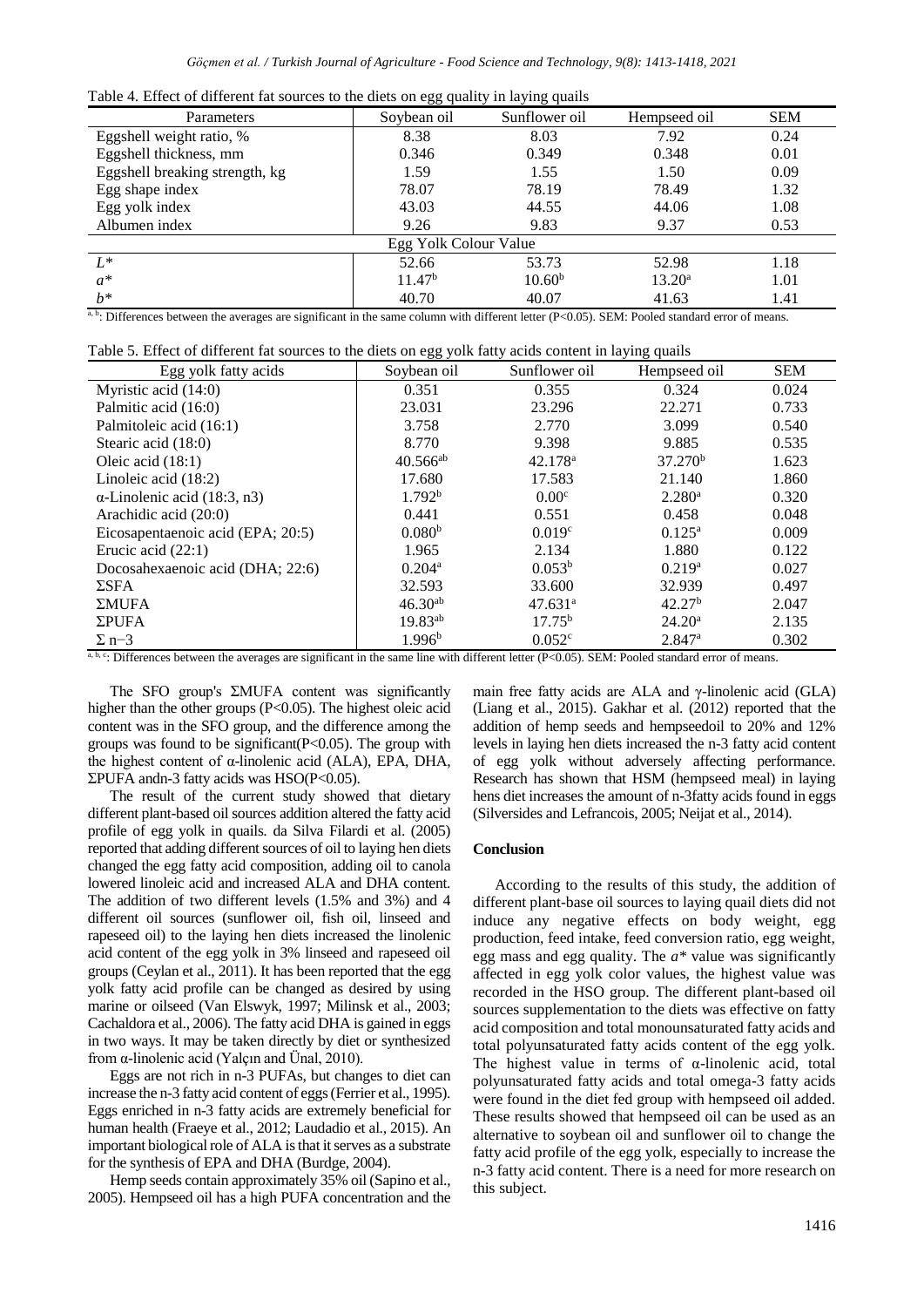#### **References**

- Alagawany M, Elnesr SS, Farag MR, El-Hack A, Mohamed E, Khafaga AF, Taha AE, Tiwari R, Yatoo M, Bhatt P. 2019. Omega-3 and Omega-6 fatty acids in poultry nutrition: effect on production performance and health. Animals, 9: 573
- Anderson K, Tharrington J, Curtis P, Jones F. 2004. Shell characteristics of eggs from historic strains of single comb white leghorn chickens and the relationship of egg shape to shell strength. International Journal of Poultry Science, 3: 17- 19
- Ayyildiz HF, Topkafa M, Kara H, Sherazi STH. 2015. Evaluation of fatty acid composition, tocols profile, and oxidative stability of some fully refined edible oils. International Journal of Food Properties, 18: 2064-2076
- Balevi T, Coskun B. 2000. Effects of some dietary oils on performance and fatty acid composition of eggs in layers. Revue de Médecine Vétérinaire, 151: 847-854
- Baucells M, Crespo N, Barroeta A, Lopez-Ferrer S, Grashorn, MA. 2000. Incorporation of different polyunsaturated fatty acids into eggs. Poultry Science, 79: 51-59
- Bertipaglia LA, Sakamoto MI, Bertipaglia LMA, Melo GMPd. 2016. Lipid sources in diets for egg-laying japanese quail: performance and egg quality. Acta Scientiarum. Animal Sciences, 38: 281-284
- Bozkurt M, Küçükyilmaz K, Catli A, Çınar M, Bintaş E, Çöven F. 2012. Performance, egg quality, and immune response of laying hens fed diets supplemented with mannanoligosaccharide or an essential oil mixture under moderate and hot environmental conditions. Poultry Science, 91: 1379-1386
- Burdge G. 2004. α-Linolenic acid metabolism in men and women: nutritional and biological implications. Current Opinion in Clinical Nutrition & Metabolic Care, 7: 137-144
- Cachaldora P, García-Rebollar P, Alvarez C, Blas JD, Méndez J. 2006. Effect of type and level of fish oil supplementation on yolk fat composition and n-3 fatty acids retention efficiency in laying hens. British Poultry Science, 47: 43-49
- Cachaldora P, Garcia-Rebollar P, Alvarez C, De Blas J, Méndez 2008. Effect of type and level of basal fat and level of fish oil supplementation on yolk fat composition and n-3 fatty acids deposition efficiency in laying hens. Animal feed science and technology, 141: 104-114
- Callaway J. 2004. Hempseed as a nutritional resource: An overview. Euphytica, 140: 65-72
- Ceylan N, Ciftçi I, Mizrak C, Kahraman Z, Efil H. 2011. Influence of different dietary oil sources on performance and fatty acid profile of egg yolk in laying hens. Journal of Animal and Feed Sciences, 20: 71-83
- Council NR. 1994. Nutrient requirements of poultry. Washington, DC, National Academic Press). ORTIZ, LT, REBOLÉ, A., ALZUETA, C, RODRÍGUEZ, ML & TREVIÑO, J. (2001) Metabolisable energy value and diges-tibility of fat and fatty acids in linseed determined with growing broiler chickens. Br, Poultry Sci, 42: 57-63
- Da Silva Filardi R, Junqueira O, De Laurentiz A, Casartelli E, Rodrigues EA, Araujo LF. 2005. Influence of different fat sources on the performance, egg quality, and lipid profile of egg yolks of commercial layers in the second laying cycle. Journal of Applied Poultry Research, 14: 258-264
- Das UN. 2006. Essential fatty acids-a review. Current pharmaceutical biotechnology, 7: 467-482
- Deferne JL, Pate DW. 1996. Hemp seed oil: A source of valuable essential fatty acids. J Int Hemp Assoc, 3: 1-7
- Ebeid T, Fayoud A, El-Soud S, Eid Y, El-Habbak M. 2011. The effect of omega-3 enriched meat production on lipid peroxidation, antioxidative status, immune response and tibia bone characteristics in Japanese quail. Czech Journal of Animal Science, 56: 314-324
- Fébel H, Mezes M, Palfy T, Herman A, Gundel J, Lugasi A, Balogh K, Kocsis I, Blazovics A. 2008. Effect of dietary fatty acid pattern on growth, body fat composition and antioxidant parameters in broilers. Journal of Animal Physiology and Animal Nutrition, 92: 369-376
- Ferrier lK, Caston LJ, Leeson S, Squires J, Weaver BJ, Holub BJ. 1995. alpha-Linolenic acid-and docosahexaenoic acidenriched eggs from hens fed flaxseed: influence on blood lipids and platelet phospholipid fatty acids in humans. The American journal of clinical nutrition, 62: 81-86
- Fraeye I, Bruneel C, Lemahieu C, Buyse J, Muylaert K, Foubert I. 2012. Dietary enrichment of eggs with omega-3 fatty acids: A review. Food Research International, 48: 961-969
- Gakhar N, Goldberg E, Jing M, Gibson R, House J. 2012. Effect of feeding hemp seed and hemp seed oil on laying hen performance and egg yolk fatty acid content: Evidence of their safety and efficacy for laying hen diets. Poultry Science, 91: 701-711
- Ghazani SM, Marangoni AG. 2013. Minor components in canola oil and effects of refining on these constituents: A review. Journal of the American Oil Chemists' Society, 90: 923-93
- Grobas S, Mendez J, Lazaro R, De Blas C, Mateo G. 2001. Influence of source and percentage of fat added to diet on performance and fatty acid composition of egg yolks of two strains of laying hens. Poultry Science, 80: 1171-1179
- Güçlü B, Uyanık F, İşcan K. 2008. Effects of dietary oil sources on egg quality, fatty acid composition of eggs and blood lipids in laying quail. South African Journal of Animal Science, 38: 91-100
- Harris WS, Mozaffarian D, Lefevre M, Toner CD, Colombo J, Cunnane SC, Holden JM, Klurfeld DM, Morris MC, Whelan J. 2009. Towards establishing dietary reference intakes for eicosapentaenoic and docosahexaenoic acids. The Journal of nutrition, 139: 804-819
- Herber S, Van Elswyk M. 1996. Dietary marine algae promote efficient deposition of n-3 fatty acids for the production of enriched shell eggs. Poultry Science, 75: 1501-1507
- House JD, Neufeld J, Leson G. 2010. Evaluating the quality of protein from hemp seed (Cannabis sativa L.) products through the use of the protein digestibility-corrected amino acid score method. Journal of agricultural and food chemistry, 58: 11801-11807
- Jalali S, Rabiei R, Kheiri F. 2015. Effects of dietary soybean and sunflower oils with and without L-carnitine supplementation on growth performance and blood biochemical parameters of broiler chicks. Archives Animal Breeding, 58: 387-394
- Kovalcuks A, Duma M.2014. Solvent extraction of egg oil from liquid egg yolk, 9th Baltic Conference on Food Science and Technology "Food for Consumer Well-Being", p. 253.
- Lalwani P. 2012. Quail egg nutrition. 2011.
- Laudadio V, Lorusso V, Lastella N, Dharna K, Karthik K, Tiwari R, Alam GM, Tufarelli V. 2015. Enhancement of nutraceutical value of table eggs through poultry feeding strategies. International Journal of Pharmacology, 11: 201-212
- Liang J, Appukuttan Aachary A, Thiyam‐Holländer U. 2015. Hemp seed oil: Minor components and oil quality. Lipid Technology, 27: 231-233
- Milinsk M, Murakami A, Gomes S, Matsushita M, De Souza N. 2003. Fatty acid profile of egg yolk lipids from hens fed diets rich in n-3 fatty acids. Food chemistry, 83: 287-292
- Minitab I. 2000. MINITAB statistical software. Minitab Release, 13: 0
- Neijat M, Gakhar N, Neufeld J, House J. 2014. Performance, egg quality, and blood plasma chemistry of laying hens fed hempseed and hempseed oil. Poultry Science, 93: 2827-2840
- Nobakht A, Tabatbaei S, Khodaei S. 2011. Effects of different sources and levels of vegetable oils on performance, carcass traits and accumulation of vitamin E in breast meat of broilers. Curr. Res. J. Biol. Sci, 3: 601-605
- Reda F, El-Kholy M, Abd El-Hack M, Taha A, Othman S, Allam A, Alagawany M. 2020. Does the use of different oil sources in quail diets impact their productive and reproductive performance, egg quality, and blood constituents? Poultry Science, 99: 3511-3518